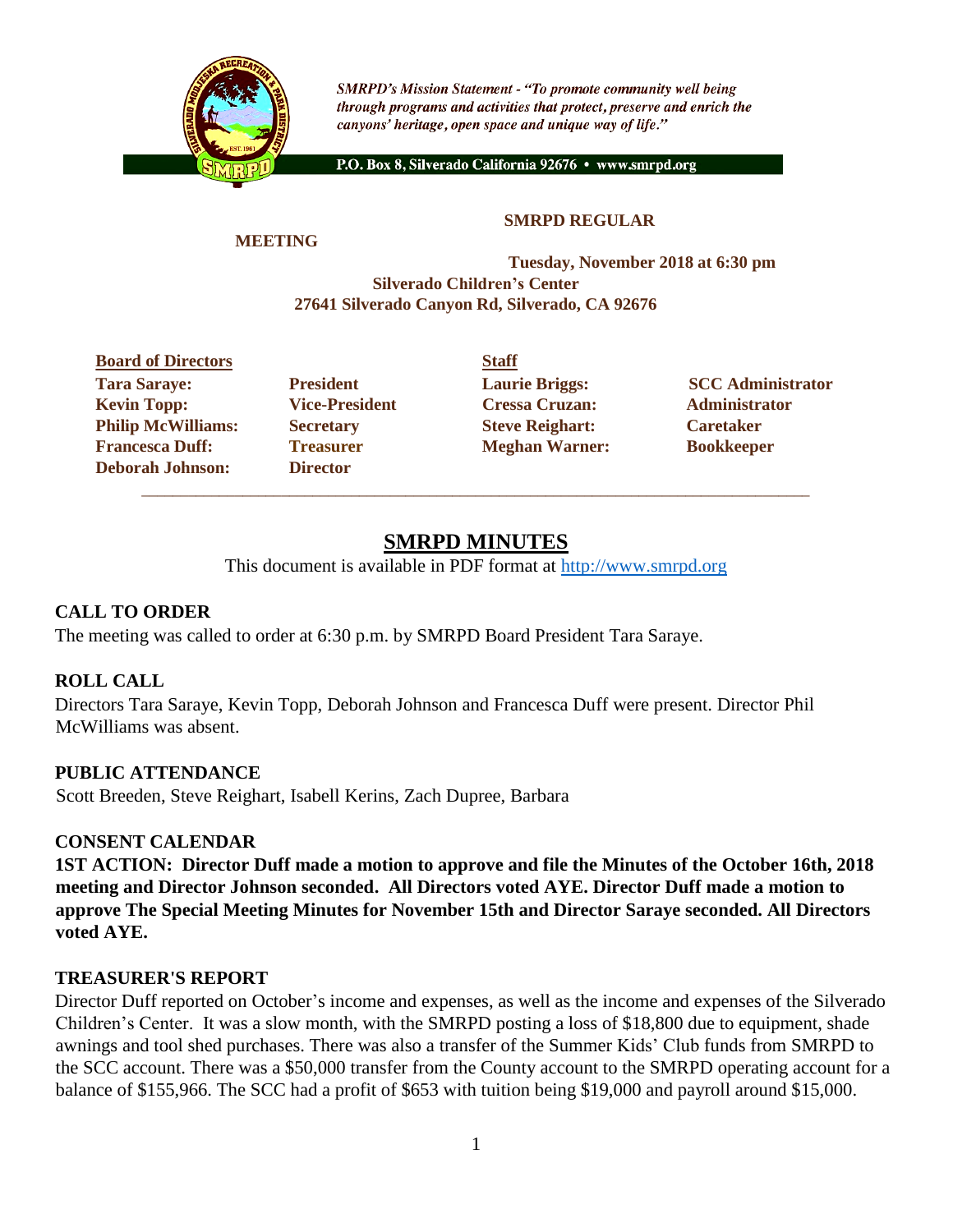### **2ND ACTION: Director Saraye made a motion to approve the Treasurer's October report and Director Duff seconded. All Directors voted AYE.**

## **OTHER DISTRICT BUSINESS**

Director Topp shared that the Abbey wants to rent a room on 12-22 and he instructed them to talk with Cressa and get the neighborhood price.

#### **3RD ACTION: Director Duff made a motion to increase contracts for Cressa Cruzan to \$22 an hour, Janet Lang to \$20 an hour and Steve Chaix to \$24 an hour and Director Saraye seconded. All Directors voted AYE.**

Director Duff shared the cost of replacing parts of the broken play structure at Modjeska Park. It needs to be replaced or repaired. The replacement part for the slide is not produced by the manufacturer, so they cannot install or guarantee the part. We may need to put up a railing or barricade. More research will be done so tabled until then. We need to look at alternative, natural play options. A survey will be done for the community to find what they would like to see and how much grass would they be willing to give up. Isabell offered to help with the survey. A climbing wall was discussed for the Modjeska Park and will be included in the survey.

CAPRI has asked for donations for the Special Districts in California due to loss from the California fires. People can donate directly to charities and SMRPD will wait to hear about more specific needs in the future.

A thank you note was received by the Misfits who performed plays for the community.

# **SILVERADO CHILDREN'S CENTER (SCC) OVERSIGHT COMMITTE**

There was no report provided by the SCC. An inspection by OC Parks was done today to verify compliance repairs and we will hear soon. Hiring a new teacher has been difficult. Laurie has not sighed her contract because it doesn't mention health benefits. A budget is needed and the SMRPD cannot manage a health plan, but the insurance company may take that over. The SCC must be become more profitable before we discuss employee insurance.

# **FACILITIES/SAFETY/MAINTENANCE COMMITTEE**

An 18-month safety inspection of the parks and Children's Center buildings was held by CAPRI and all areas passed. The Modjeska kitchen needs to be painted. The woodpecker holes on the shed have been covered and repaired. Areas in the sidewalk need to be ground down and the picnic tables are being repaired. At Silverado, a closet door will be fixed, a cart was fixed, there is a new pole bench, and the shed will be raised to become more watertight. CAPRI will insure the stage to be fixed. And are covered for \$150,000 and there is a \$2,000 deduction. We just need to send CAPRI three quotes for repair.

## **4TH ACTION ITEM: Director Topp made a motion to authorize \$3,000 a month that can be spent on repairs and improvements by the Facilities Committee without Board approval and Director Saraye seconded. All Directors voted AYE.**

This is a change from \$5,000.

Director Topp shared that there was a suit brought against SMRPD for showing MMA fights so SMRPD incurred a \$195 lawyer bill to write a letter and respond to the lawsuit. Business rates for electricity are being increased started in March 2019. We may consider raising rates next year.